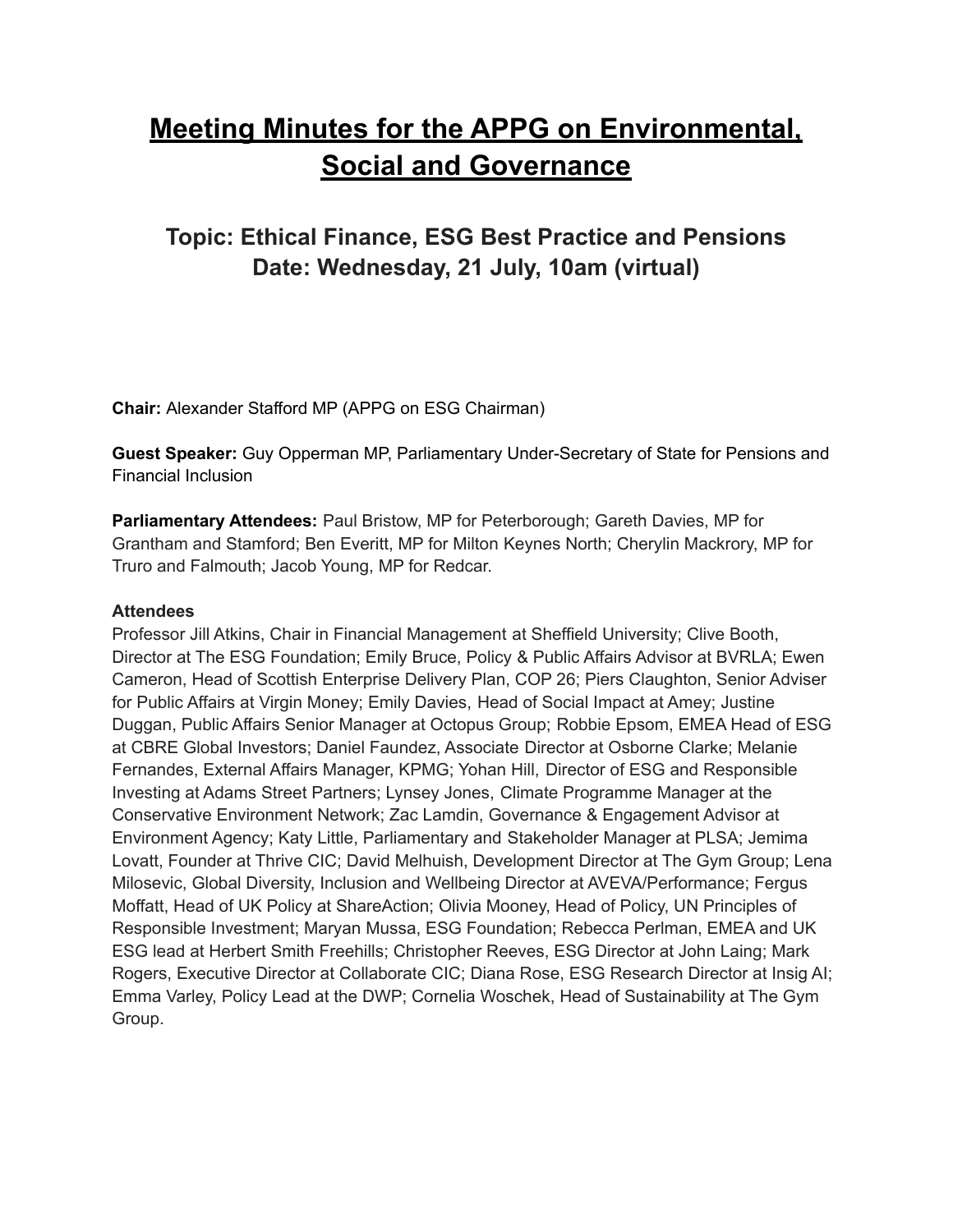#### **The meeting starts with the Minister joining at 10.00 am.**

The Minister thanked the APPG for inviting him to the event and said it was an honour and a privilege to be the first Minister to speak to the APPG. He praised the APPG for shedding light on a massively important issue, one which he is passionate about.

The Minister first speaks about why ESG is important. He highlights that it is the single most important defining element which governs pension schemes or companies in the City of London. He emphasised that he could not overstate ESG's importance. ESG is on a journey, and it starts with the work conducted by the Law Commission's report into the 'fiduciary duties of investment intermediaries' and the implementation of the Government's 2018 ESG regulations. The Minister stated that, whilst the Treasury has been slow to catch up on this, he is proud to be in a department implementing transformational ESG practices.

Recently, the focus of ESG has been on both the environmental effort and the governance aspect. The Minister outlined that the salience of women on boards and diversity have gradually seeped into company consciences through published reports having found each to increase company efficacy.

- However, we need to remember ESG's forgotten third child: 'Social'.

The Minister expressed optimism that ESG was becoming increasingly prominent and highlighted that the recommendations by the Taskforce on Climate-Related Financial Disclosure (TCFD) would become UK law in October 2021 - the first time a country has done so.

Finally, the Minister looked ahead to COP26 which he characterised as being the event to consolidate the UK's unquestionable ESG leadership in the world.

Once the Minister finished outlining why ESG was personally important to him, he invited attendees to voice their views. He insisted that his door was both metaphorically and literally open to the opinions of the event's attendees.

# **Question: As Minister, do you have any unique insights into the observable trends being seen in the corporate response to ESG?**

The Minister stated that if he were to ask ten companies what ESG's 'Social' aspect entailed, he would get 10 differing responses. If the Government thinks it knows the answer to a question it would consult with experts but need not be bound by their views. However, when you do not know the answer, but know it needs answering, the Government may establish a 'call for evidence' which is what the Minister says they have done to try and ascertain any trends. As a department, we have postulated that 'Social' could examine supply chains, however, it has other aspects too.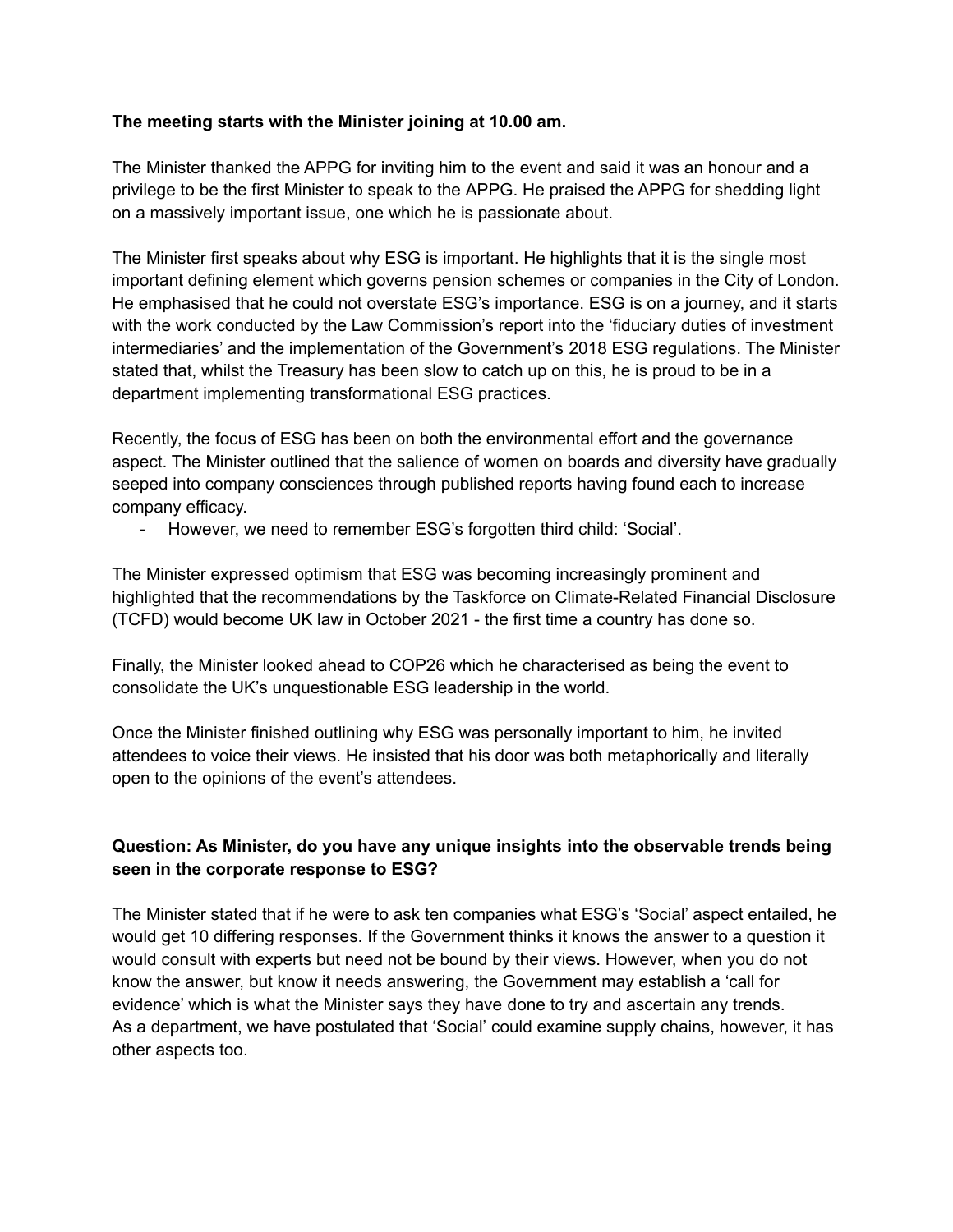The current trend is that pension providers are typically investing in listed equities, gilts and bonds, but the Minister stated that he is persuading them to think differently. He would want them to adopt a new trend and invest in infrastructure (hydrogen, solar power facilities), and in emerging markets (such as Africa). These alternatives for investing have the potential to generate money for their clients, but also do such social good

# **Question: What is your message to pension fund trustees who may regard investment as an ineffective form of change? Secondly, the Chancellor announced that the Long-Term Asset Fund (LTAF) will come forward, so has there been an update?**

The Minister stated that they should transition from a fossil fuel company to a clean energy company through stewardship. Companies need to show they are embarking on an ESG-friendly journey. If they don't then it is clear people may divest from the business and sell their share. 99% of the time divestment is a disaster because people will sell their shares just to have them bought by people who do not care about the planet.

The Government does not have the answer to everything. They cannot create hydrogen or wind farms without the involvement of businesses. The Government needs to incentivise and provide capital. It is the APPG and my department's role to nudge them into that direction. We need to take the opportunity of being a market leader to exhibit ourselves as ESG leaders too.

A sovereign wealth fund is more likely to come to the UK for investment given we are world leaders in ESG. This will create employment opportunities. Illiquids are the sort of investments communities need. Consolidation is needed. The Government needs to help provide alternative products (the department was instrumental in persuading the Treasury to initiate green gilts.

The Bank of England and the Financial Conduct Authority (FCA) are developing an LTAF alongside the Treasury and DWP to make alternative investment products available. The Minister is confident that by COP26 later this year, there should be two vehicles to show investors that the UK can provide opportunities to invest in a long-term, ESG-friendly way.

# **Question: What is the role of the Government in facilitating this investment in green technology? How do we utilise the Government in helping green technology off the ground and so it helps the 'little guy'?**

The Minister expressed that the Government's job is to set the framework and direction of travel. Helping the 'little guy' is what the 'S' in ESG is all about. The Minister used an example of a green infrastructure development in Redcar, England which had a significant component sourced through child slave labour in Africa at a cheap price, compared to one sourced through a non-slave labour method in an appropriate, non-exploitative environment. This must be addressed. The Minister stressed that this is not 'British jobs for British workers', but one which encourages companies to invest in responsible and ethical supply chains.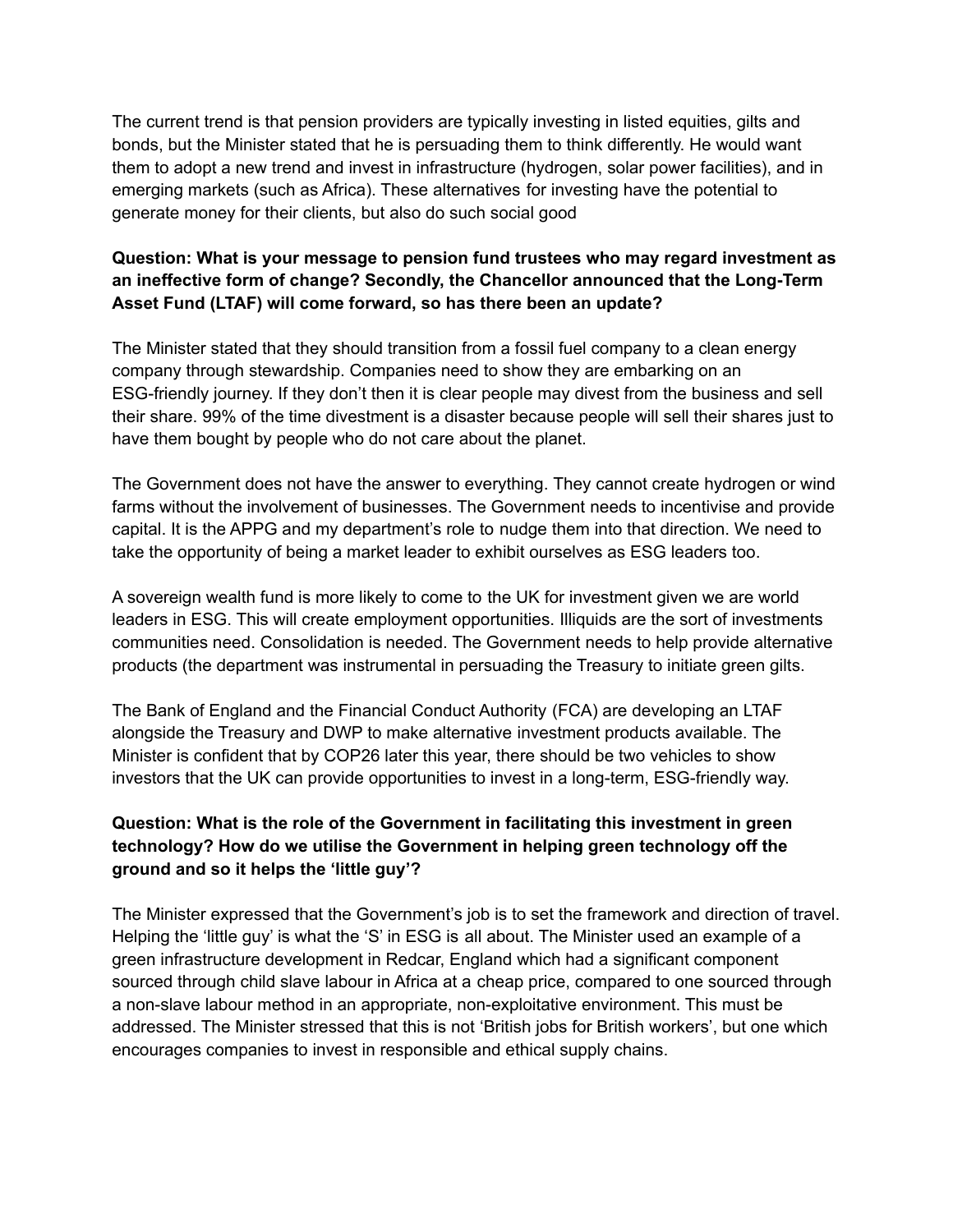The APPG and the department can play a massive role in setting the tone. The Prime Minister's 10 point plan is a good starting point, and through cooperation by the Department for Business, Energy and Industrial Strategy (BEIS), and other Government departments we could move to the stage where we will now require houses to be built according to clean energy standards. This means a huge investment in heat pumps, upgrading boilers, and more. The green gilt is a very good start, but I envisage the next step would be on a specific project.

The Minister highlighted that nuclear power is an example of the next step. The UK has three or four sites on which to build a facility. The Government is asking corporations to invest in these. The Government could either provide grants to encourage businesses, or partially fund them through a green gilt. The Minister posited that this was much more of an activist government when it comes to investment. A benefit of this is that if the Government invests 20-40% in a nuclear or hydrogen facility it shows a commitment to sharing the load and takes the pressure off businesses. It will also demonstrate that the Government is invested long-term.

# **Question: The EU is leading the charge with Sustainable Finance Disclosure Regulation. Will the UK be aligned with the EU?**

The Minister respectfully disagreed that the EU is ahead on anything ESG related, aside from taxonomy. He noted that the EU, alongside the US is catching up to the UK meaning that there are three regimes working on different approaches meaning that for BEIS, DWP and the Treasury harmonising reporting standards is becoming difficult. Brexit has complicated some things and the Prime Minister and Chancellor both acknowledge that whatever reporting standard the UK adopts must work in our favour. Ultimately, this topic is a work in progress.

#### **Question: Regarding the TCFD, will the UK use an existing ESG framework, or will we develop a proprietary framework?**

The Minister offered his apologies by stating that he couldn't answer the question. He did however mention that the TCFD will be implemented according to the recommendations of former Bank of England Governor Mark Carney. The challenge is that there are different reporting metrics and the UK is evolving in how metrics are reported. The Minister expressed hope that at COP26, a common metrics system will be decided upon as the most practical route forward for climate metric reporting.

#### **Question: I would be keen to hear how government procurement can better recognise the social or environmental value of infra-development and management - rather than just the cost of development.**

The Minister explained that trying to change and identify the true value in investments is difficult and the Government is still trying to decipher it. The principle of ESG investing is gradually permeating its way into how investments are examined. Of course, price matters, but at the same stage showing how the supply chain is being dealt with (and what ESG benefits will look like) will be increasingly important.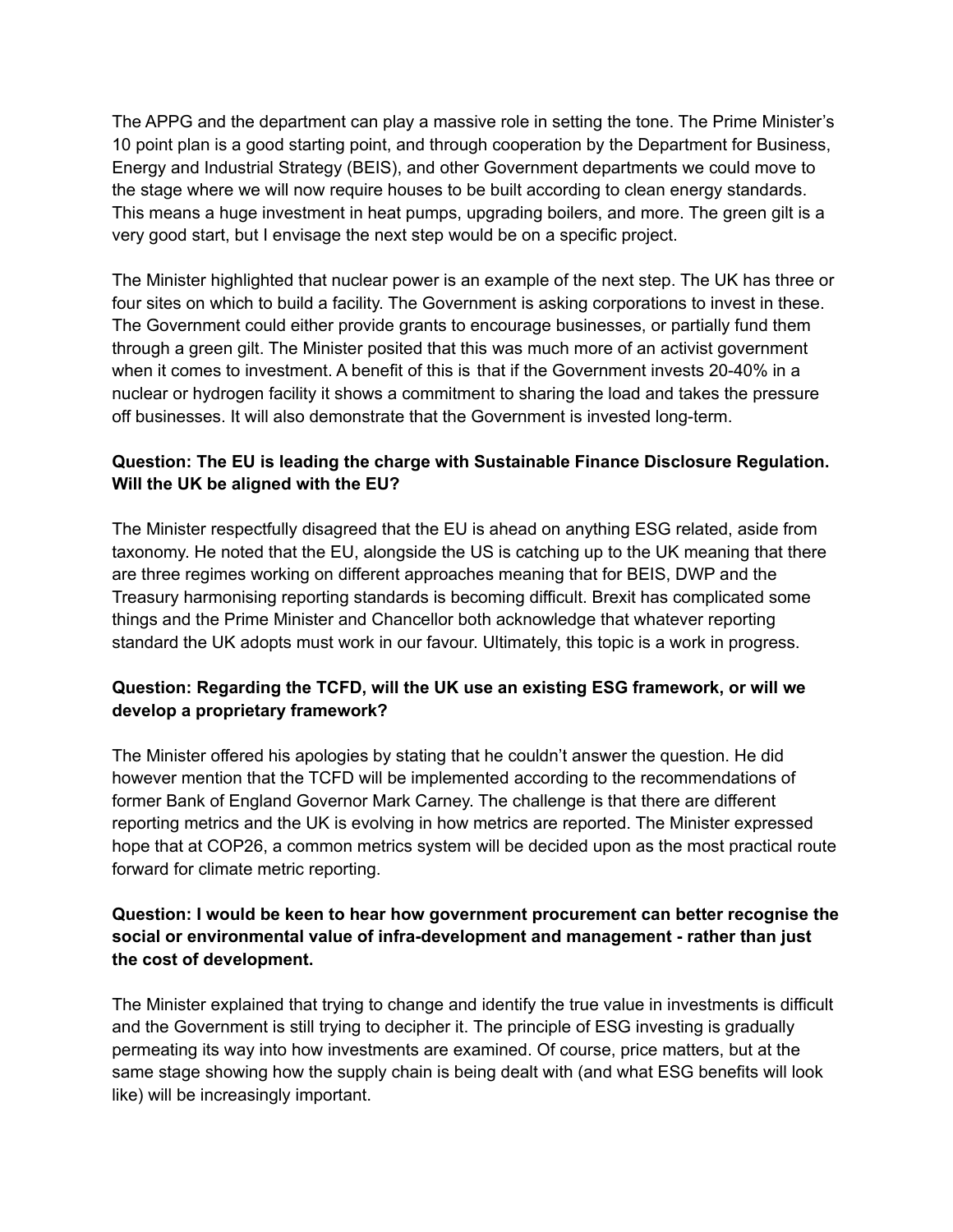This work, the Minister argues, will require more thought by civil servants and a change in their approaches. 18 months ago this idea was stagnant, so it really is unbelievable that ESG has progressed so significantly so quickly.

The Minister explained that the most important person in Government aside from the Prime Minister is Alok Sharma (President of COP26) who the Minister described as driving change at a scale that is 'off the charts'. The Minister explained that various government departments are now evolving to take on larger tasks. The Minister expressed that at the top of government the willpower is there, but this must trickle down to the ground where investors must be persuaded there is value.

# **Question: How do we invest in foreign companies and organisations with different levels?**

British pension funds will not change overnight, and neither will a foreign country. What we can do is identify that there are appropriate recipients of capital which uphold the commitment to fair pay, anti-slavery, and good working conditions. Call it a reward. The Minister said that if you are able to satisfy by fiduciary duty and identify that this may be a good investment, then this will make the company money. Highlighting a company's ethical nature will allow investors to fully commit capital towards it. The Minister theorised that once other, less ESG-friendly companies see the benefits of abiding by good social practice, they too shall fall in line with the hope to gain some of this capital. Ultimately this will cause positive community change.

The Minister recommitted that it was his responsibility to create this regulatory framework, and reassured that if pension schemes adopt this, the subsequent change will be immeasurably impactful.

# **Question: Across the economy, many businesses are past the 'why' stage on ESG but are hitting barriers when it comes to inconsistent and complex reporting landscapes for ESG in particular when it comes to science-based GHG reporting for large and listed businesses. Could the APPG be used to drive similar standards to catalyse a reporting landscape that addresses all ESG topics and is fair and transparent?**

The Minister reassured that the APPG can indeed help. He said that whilst you can have the great and good on an APPG roundtable, it is the APPG itself which is a vehicle and architect for change. He praised the APPG for its role in identifying problems and finding solutions, and making the case to MPs, ministers and committees. The Minister stressed that the Government knows it has problems, but that they are short of solutions.

The Minister recommended that the APPG identify three projects or achievable aims, identify what departmental impact you can have and where it can be applied (Treasury, DWP, BEIS), and then see to what extent you can shape that particular department or the opinions of certain ministers.